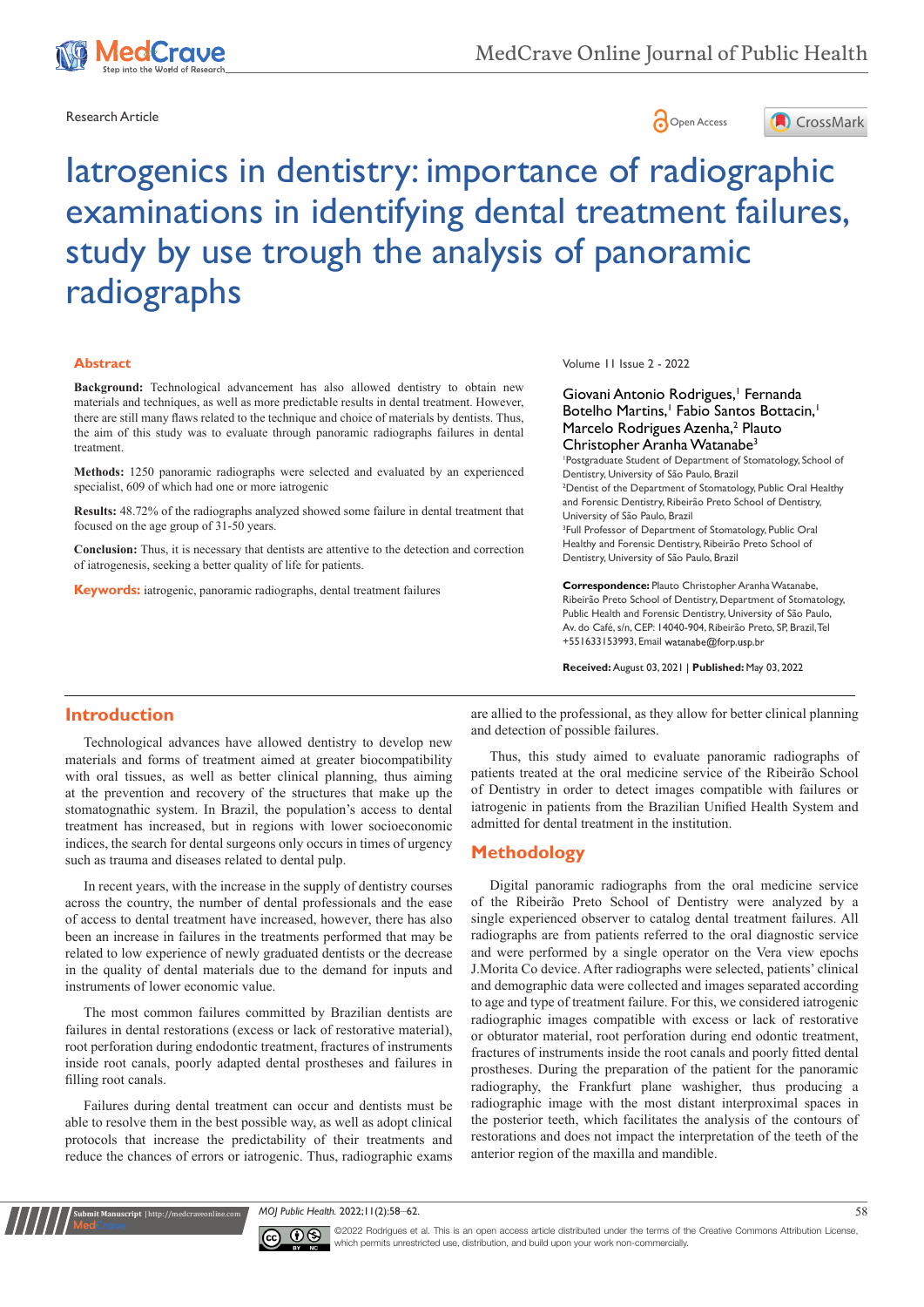## **Results**

1250 panoramic radiographs of the image archive of the Ribeirão Preto School of Dentistry were selected for this study. An experienced observer (dental radiologist) evaluated the images and excluded 641 (51.28%) of the radiographs because they showed no images suggestive of iatrogenesis or dental treatment failures. Thus, 609 (48.72%) panoramic radiographs were reanalyzed by the same observer who divided them according to age and type of iatrogenesis found Table 1 & 2.

|  |  |                                                  |  |  | <b>Table I</b> Clinical and demographic characteristics of patients with iatrogenics |  |
|--|--|--------------------------------------------------|--|--|--------------------------------------------------------------------------------------|--|
|  |  | (N=609) and patients without iatrogenics (N=641) |  |  |                                                                                      |  |

| <b>Variables</b> | <b>Patients</b>    |                |  |  |  |  |
|------------------|--------------------|----------------|--|--|--|--|
|                  | <b>latrogenics</b> | No iatrogenics |  |  |  |  |
|                  | N(%)               | N(%)           |  |  |  |  |
| Age              |                    |                |  |  |  |  |
| $0 - 10$         | 2(0,33)            | 24 (3,74)      |  |  |  |  |
| 20-Nov           | 17(2,79)           | 169 (26,37)    |  |  |  |  |
| $21 - 30$        | 110(18,06)         | 219(34,17)     |  |  |  |  |
| $31 - 40$        | 178 (29,23)        | 123 (19,19)    |  |  |  |  |
| $41 - 50$        | 169 (27,75)        | 64 (9,98)      |  |  |  |  |
| $51-60$          | 92(15,11)          | 34 (5,30)      |  |  |  |  |
| $61-80$          | 41 (6,73)          | 8(1,25)        |  |  |  |  |

**Table 2** Distribution of patients analyzed with the presence of iatrogenesis (N = 609) according to the type

| latrogenics $N$ (%)              | <b>Patients</b> |  |  |  |
|----------------------------------|-----------------|--|--|--|
| Over-restoration                 | 375 (61,57)     |  |  |  |
| Failures in endodontic treatment | 160(26,27)      |  |  |  |
| Both                             | 74 (12,16)      |  |  |  |
| Sample total                     | 609 (100)       |  |  |  |

Most radiographs were from patients aged 21-30 years (26.32%) and 31-40 years (24.08%), and most of the iatrogenics were present in images of patients between 31- 40 years (29.23%), followed by patients between 41-50 years (27.75%).

Radiographic images compatible with excess or lack of restorative material was the most common iatrogenesis in the analyzed images (61.57%), followed by insufficient endodontic treatment (26.27%) where findings of lack of obturator material, apical obturation below were found beyond the radiographic apex. Also, 74 (12.16%) radiographs showed two or more types of iatrogenesis Figure 1 & 2.



**Figure 1** Interproximal radiography of the Molares D region, diagnosed on panoramic radiography. The arrow points to the distal of tooth 16, showing excess of the prosthetic crown, that causes iatrogeny.



**Figure 2** Periapical radiography of the lower molars D region, diagnosed on panoramic radiography. The yellow arrows point to the distal of tooth 45 and mesial of tooth 47, showing a gross excess of amalgam restorations, which characterize iatrogeny. The red arrows point to the resorption of the alveolar bone crest, due to iatrogenesis. Note that tooth 46 is absent, with teeth 45 and 47 tilted in that space.

## **Discussion**

Radiographic examinations are part of the routine of health professionals and in dentistry the use of X-rays is essential for a correct diagnosis as well as for the clinical planning of the treatment to be offered to patients. As pointed out by Watanabe et al., 1999, current dentistry, especially dental radiology, are working with digital images that are analyzed on the computer, which may have contributed to the increased detection of failures in dental treatments because resources such as image magnification, brightness and contrast are manipulated through specific software and thus facilitate the diagnosis of dental fractures, excess materials, poor prosthetic positioning and the quality of dental treatment.

This study used digital panoramic images from patients seen at a center of excellence in dentistry in the state of São Paulo - Brazil and an academic reference throughout Brazil and Latin America. With this, the researchers point out that panoramic radiography is not the most used technique for the evaluation of restorations, cemented prostheses or endodontic treatment, but in order to avoid excessive patient exposure to X-rays, panoramic radiography becomes an important examination to be considered in the clinical practice of dentists.1,2,4,6-10

According to Healey & Phillips, most failures of amalgam restorations occurred due to technical errors by the operator (56% due to incorrect cavity preparation and 40% due to improper material handling), and only 4% occurred due to several causes, which can also be validated with the data produced by this study, where most failures occurred in restorations with silver amalgam, and it is possible to note an excess of this restorative material and failures in its adaptation to the tooth.12–14,16,18,20

Gingivitis is the most common form of periodontal disease, and its etiology is related to the accumulation of biofilm. Excessive restorations favor this accumulation, which consequently leads to the development of periodontal disease.<sup>11,6,15,17,19</sup> In this study, clinical periodontal parameters of the patients were not evaluated, as only radiographic images were analyzed, therefore, other studies need to be carried out in order to evaluate radiographic examinations correlating them with a clinical examination of the patient to demonstrate the

**Citation:** Rodrigues GA, Martins FB, Bottacin FS, et al. Iatrogenics in dentistry: importance of radiographic examinations in identifying dental treatment failures, study by use trough the analysis of panoramic radiographs. *MOJ Public Health.* 2022;11(2):58‒62. DOI: [10.15406/mojph.2022.11.00376](https://doi.org/10.15406/mojph.2022.11.00376)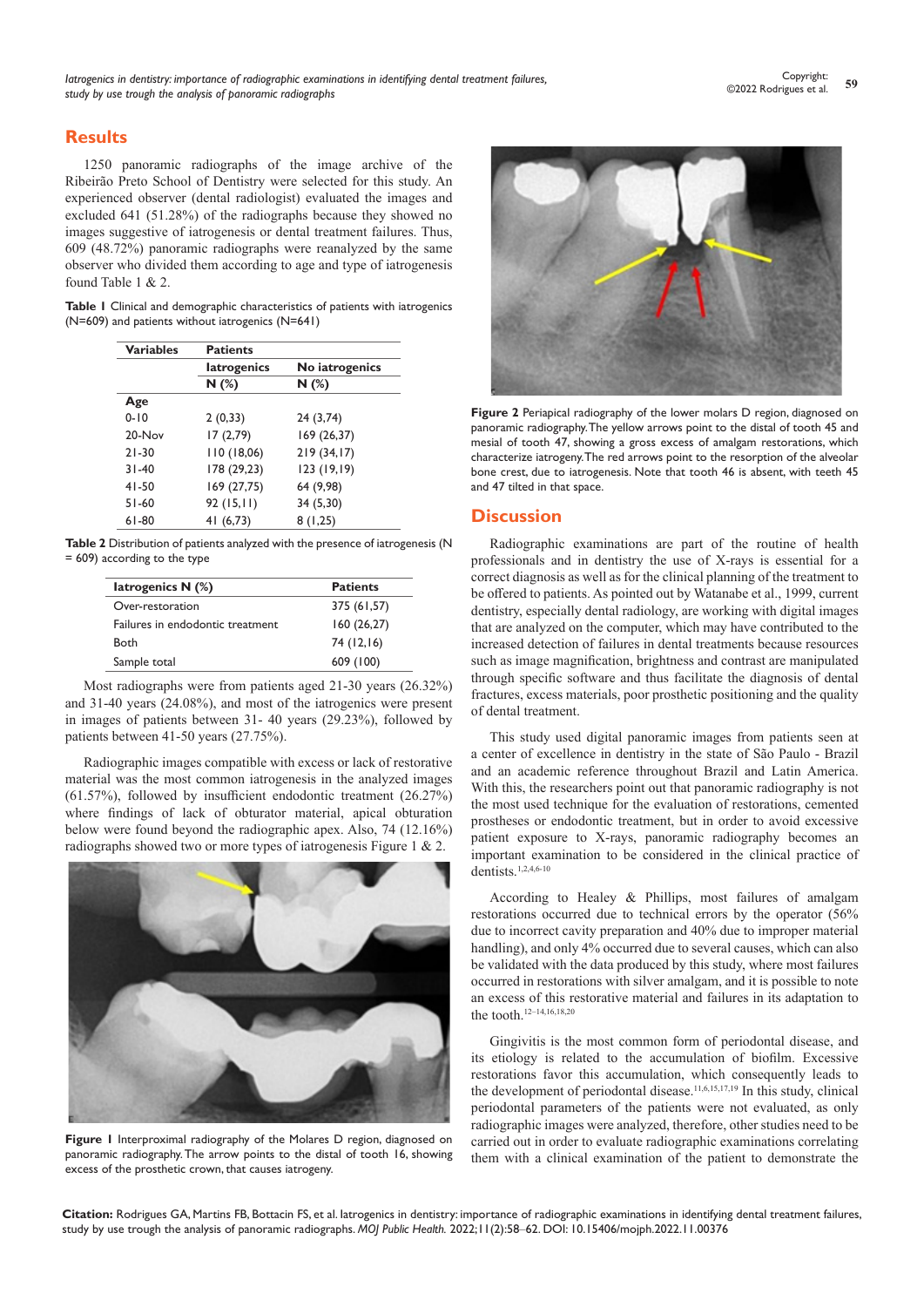impact of the failures of the treatment. Gilmore et al.<sup>11</sup> analyzed 1763 panoramic radiographs, and the result was that 32% of the patients had one or more over-restored teeth. Hakkarainen et al.15 observed in their study a prevalence of about 50% of excess restorations, found mainly in men, and that the excess restoration is a more retentive site for plaque than on a free dental face, causing gingivitis and subsequent bone loss.

This number is close to that observed in the study carried out, where 61.57% of patients had an excess of restorative material, although the studies by,  $3^{1,24}$  have not found a direct relationship between the quality of restorations and greater periodontal attachment loss, the studies by 31,24,3 reported excess restorative material in an average of 69.8% of the restorations, numbers very close to those observed in our study.

In the study by Brunsvold & Lane,<sup>5</sup> 33% of adult patients had excess restorations and they found that these restorations are related to the progression of periodontal disease, as in addition to promoting the accumulation of biofilm, they contribute to an alteration in the subgingival microbiota. Waerhaug reports that alveolar bone loss in regions with excess restorations is more associated with biofilm accumulation, with a percentage of 32% of proximal excess in the cases analyzed by him and his team, which was corroborated by the study by,<sup>25</sup> who found the presence of  $40.69\%$  of teeth restored with proximal excess Figure 3–12.



Figure 3 Interproximal radiography of the molars and premolars D region, diagnosed on panoramic radiography. The arrows point to the distal of tooth 45, showing excess of amalgam restoration, in the distal box, which characterize iatrogeny. Note that the alveolar bone crest is already in the process of resorption.



**Figure 4** Periapical radiography of the molars and lower premolars region D. There is a fixed prosthesis with three elements, teeth 45 and 47 being pillars. Suspended element 46. Note the lack of material in the distal of tooth 45 and the excess in the mesial of the tooth 47, which characterize iatrogeny. Both teeth are treated endodontically. The endodontic treatment of teeth 44 and 45 is correct, apparently.

Torsional and bending forces to which endodontic files are subjected during the chemical-mechanical preparation of the root canal in endodontic treatment cause tensions that can lead to fracture. These fractures within the root canals occur due to the forces that

these instruments receive, the movements used, the anatomical situation of the dental root, the action of auxiliary chemicals during the canal preparation and the sterilization cycles, which can affect the metal structure. from which instruments are made.<sup>30</sup>



**Figure 5** Periapical radiography of the molars and lower premolars region D. The dotted oval areas identify endodontic treatments for tooth roots 46. There is a prosthetic fused metal core to support the metallic crown on that same tooth. See that the root fillings are below the apical limit, and this characterizes iatrogeny.

There is an apical radiolucent image, which may mean repair.



**Figure 6** Panoramic radiographic technique performed with the Frankfurt Plan slightly higherthan the standard position, to "open" the interproximal spaces in the posterior teeth, making the smile line straighter.



**Figure 7** Panoramic X-ray cutout showing highlighted tooth 36, mesiangulated, with a coarse excess on its distal face, that causes iatrogeny, even though it has free access due to the absence of tooth 37. This tooth was treated endodontically, at first, in a correct way.

In addition to instrument fractures, anatomical deformations of the canal can occur, such as the formation of steps and root perforations,<sup>26</sup> our data show that 26.27% of the analyzed patients have some failure of the endodontic treatment. Thus, some factors can be raised in order to explain the data found in this work.21-23,27–29,32

**Citation:** Rodrigues GA, Martins FB, Bottacin FS, et al. Iatrogenics in dentistry: importance of radiographic examinations in identifying dental treatment failures, study by use trough the analysis of panoramic radiographs. *MOJ Public Health.* 2022;11(2):58‒62. DOI: [10.15406/mojph.2022.11.00376](https://doi.org/10.15406/mojph.2022.11.00376)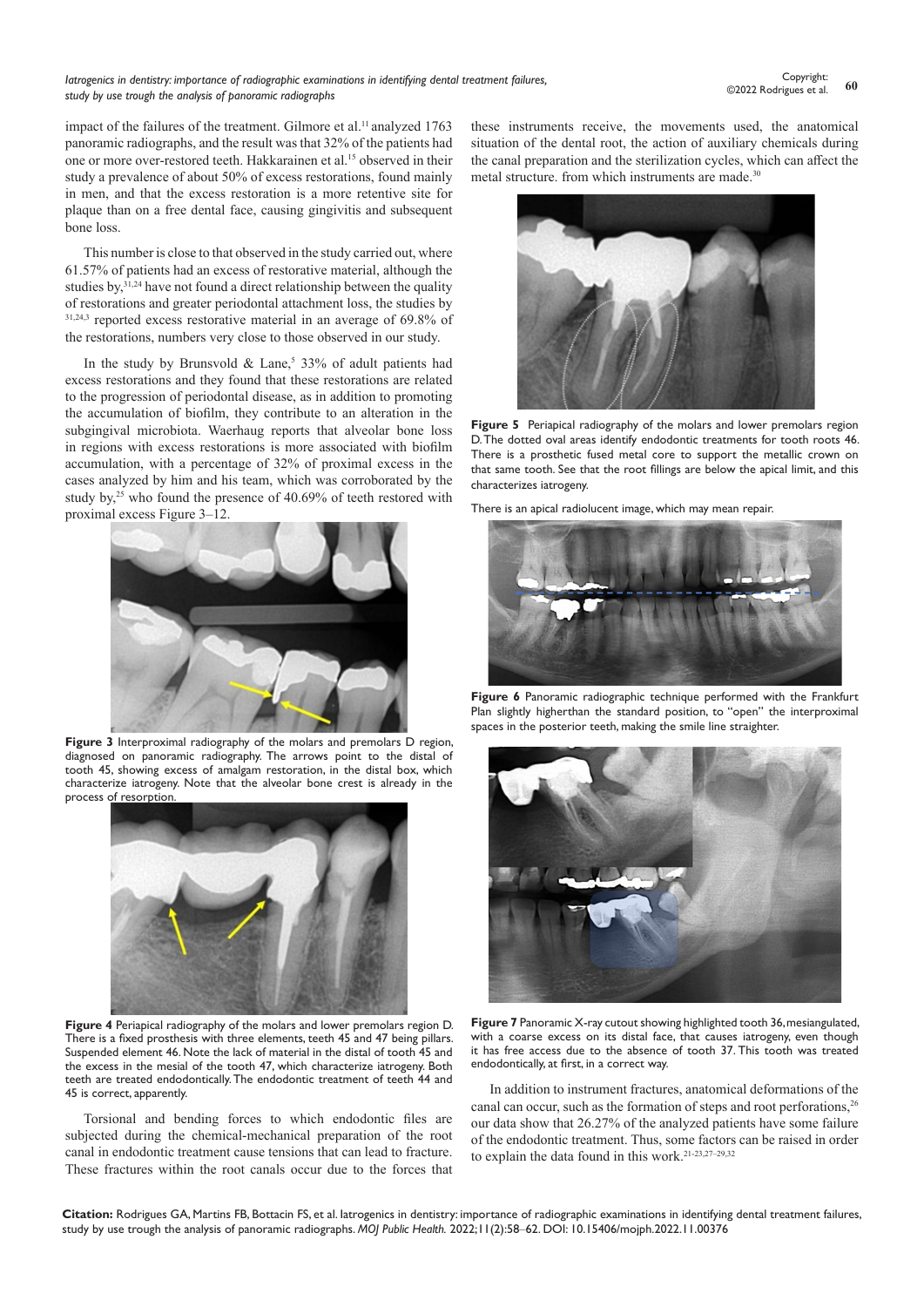

**Figure 8** Panoramic X-ray cutout showing highlighted teeth 36 and 38, with a coarse excess onits distal face of tooth 36. In fact, there is an entire contact face, instead of a contact point, too, due to mesiangulation of tooth 38 that causes iatrogeny.



**Figure 9** Panoramic X-ray cutout showing highlighted tooth 48, with some mesiangulation.

Note that in iatrogenic endodontic treatment of the mesial root, one of the root canals is partially filled. This may be causing the space in the apical periodontal ligament to increase in that root.



**Figure 10** Panoramic X-ray cutout showing highlighted tooth 46, with correct endodontic

treatment and with a coarse excess on its mesial surface, that causes iatrogeny. As the tooth is dead, the patient will be slow to feel the symptoms of this iatrogeny, excess restoration, which will possibly destroy the tooth. Note that there is already a caries infiltration.



**Figure 11** Panoramic X-ray cutout showing highlighted tooth 46, with iatrogenic endodontic treatment. There is a prosthetic crown with a fused metallic core with a larger support at the distal root. Note that in endodontic treatment there is a lack of material in both roots, and apical radiolucent images of these, partially diffuse, greater in the mesial root, compatible with apical lesion such as chronic abscess or granuloma. Both have a slow characteristic, due to the halo, or condensing osteitis that has formed around the lesions. Tooth 45 also has an endodontic treatment, but it is correct.



**Figure 12** Periapical radiographic images of the premolars and left molars, where we point with the red arrows, the resorption of the alveolar bone crest between teeth 25-26, due to the lack of contact point between these teeth, exacerbated by the lack of contour of the teeth. restorations in the respective proximal boxes. This iatrogenesis is causing the periodontal problem

With the popularization of dentistry courses in Brazil, more professionals were inserted in the labor market and in order to offer a more accessible training, the courses no longer promote intensive practical training and adequate training and development of manual skills, which are essential for profession. Thus, with professionals trained in less time and with less practical training, combined with the need to reduce the prices of dental materials, it was possible to notice a greater number of failures in the treatments performed.

In endodontics, the use of digital image receptors, as well as digital root apical foramen locators are instruments that can avoid the inherent failures of endodontic treatment and oral scanning technologies (CAD/CAM) and impression of dental prostheses using the 3D technology allows the dentist to offer greater predictability of results to the treatments developed.33–44

# **Conclusion**

Thus, the objective of this work was to demonstrate that there are many failures in dental treatment and draws attention to the fact that dental professionals can select the best technique and material needed to have predictability in their treatments, contributing to the evolution of dentistry that reestablishes the masticatory, aesthetic and functional functions of patients.

# **Acknowledgments**

None.

**Citation:** Rodrigues GA, Martins FB, Bottacin FS, et al. Iatrogenics in dentistry: importance of radiographic examinations in identifying dental treatment failures, study by use trough the analysis of panoramic radiographs. *MOJ Public Health.* 2022;11(2):58‒62. DOI: [10.15406/mojph.2022.11.00376](https://doi.org/10.15406/mojph.2022.11.00376)